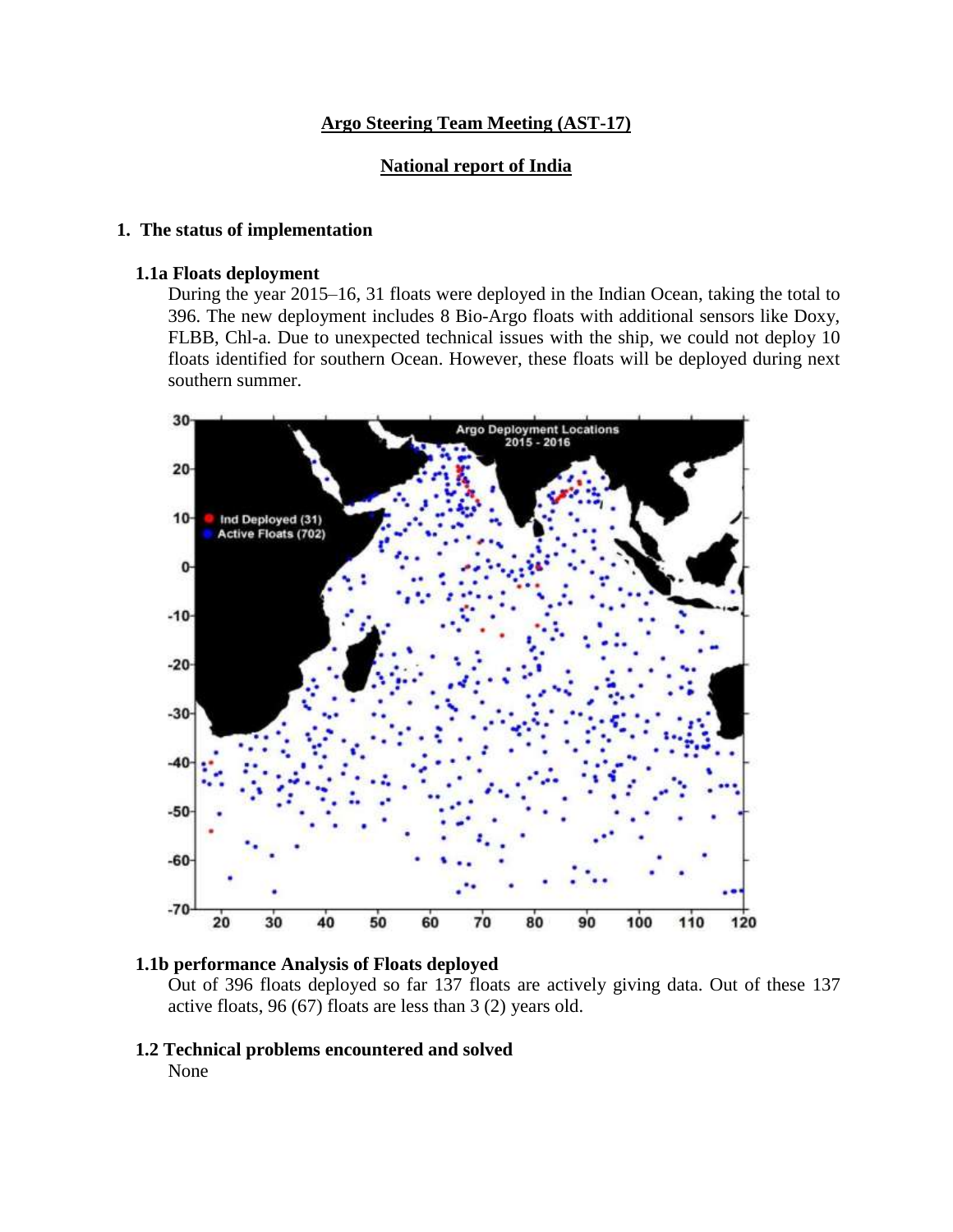## **1.3 Status of contributions to Argo data management**

### • **Data acquired from floats**

India had deployed 396 floats so far. Out of these 137 floats are active. All the active floats data are processed and sent to GDAC.

## • **Data issued to GTS**

TESAC and BUFR format messages from these floats are being sent to GTS via New Delhi RTH.

## • **Data issued to GDACs after real-time QC**

All the active floats (137) data are subject to real time quality control and are being sent to GDAC.

## • **Web pages**

INCOIS is maintaining Web-GIS based site for Indian Argo Program. It contains entire Indian Ocean floats data along with trajectories. Further details can be obtained by following the link:

http://www.incois.gov.in/incois/argo/argo\_home.jsp.

# • **Statistics of Argo data usage**

Argo data is widely put to use by various Organisations/ Universities/Departments. INCOIS Argo web page statistics (for the past one year) are as shown below

| Page               | Views    | Visitor  |
|--------------------|----------|----------|
| Argo Web-Gis       | 1027     | 1129     |
| Data downloads     | 1492     | 1570     |
| Live Access Server | 2,57,809 | 1,13,702 |
| Argo products      | 1842     | 1097     |

- $\triangleright$  Argo data viewer developed at INCOIS and supplied to the users through DVDs is now also available from Argo UCSD web site. The link for viewing the same is: http://www.argo.ucsd.edu/incois\_ADV.html
- $\triangleright$  User interactions were conducted to bring about awareness about the Argo data among the researchers and students from various organizations and universities respectively.
- $\triangleright$  INCOIS is also conducting University outreach program wherein scientists visit various universities to bring about awareness about the data available through INCOIS. Students are encouraged to use Argo data for their MS thesis dissertations, thereby giving wide publicity to the Argo program. The publications and dissertations arising out of the Argo program are well documented at INCOIS.
- $\triangleright$  INCOIS also started issuing projects to universities to utilize the Argo data. A visualization project using Argo data is sanctioned to IIIT, Bangalore.

# **1.4 Status of Delayed Mode Quality Control process**

DMQC is done on all eligible floats on a routine basis.

• Around 250 floats were passed through the DMQC s/w and the following problems are tackled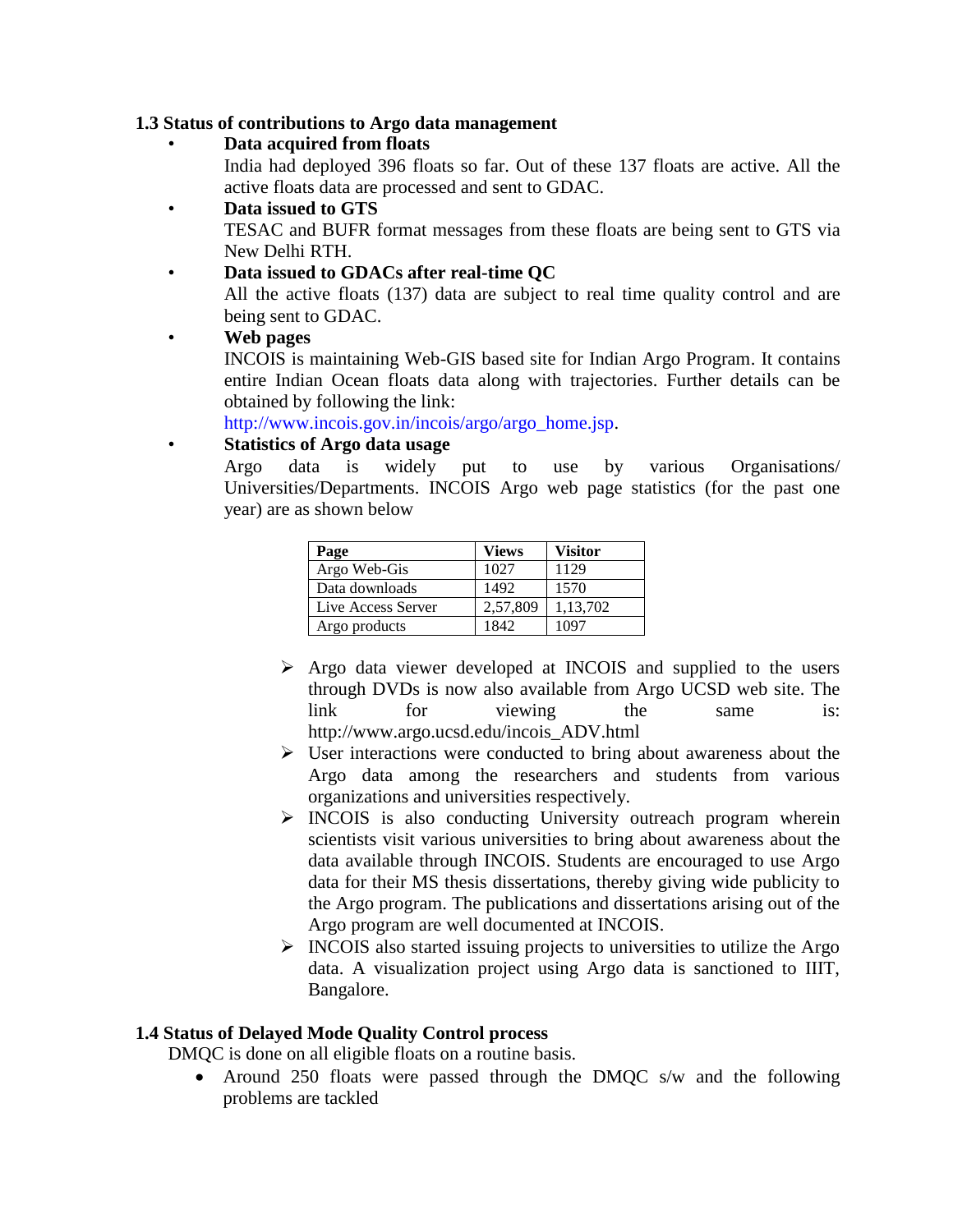- o Pressure Sensor offsets.
- o Salinity drift.
- o Salinity Hooks.
- o TBTO problems.
- o TNPD problems. etc
- Around 57 % of FLOATS are DMQCed for INCOIS DAC. Migration to Ver 3.1 is hampering the progress in DMQC processing.

# **1.5 Trajectory files status:**

A total of 394 trajectory netcdf files were processed and uploaded to the GDAC. The process of generation of trajectory netcdf files undergoes quality checks like position, time, cycle number, etc., and corresponding quality status is assigned to each parameter. Trajectory files in Ver 3.1 format need to be finished and uploaded to GDAC.

## **2. Present level of and future prospects for national funding for Argo including a summary of the level of human resources devoted to Argo.**

Indian Argo Project is a 5 year Program (April 2012 to March 2017) fully funded by Ministry of Earth Sciences, (MoES), Govt. of India. Funding is secured for deployment of 200 Argo floats (40 floats per year including 10 Bio-argo floats), Data management activities, Data analysis, etc. until 2017. During the next plan period 2017-2022, India plans to deploy 50 floats/per (40 tropical Indian Ocean and 10 in the Southern ocean)

Three Permanent and three temporary scientific/technical personnel are working under Indian Argo project, which include personal for deployment of Argo floats, Data system, Analysis of Data, etc.

## **3. Summary of deployment plans (level of commitment, areas of float deployment)and other commitments to Argo (data management) for the upcoming year and beyond where possible.**

India is committed to deploy floats in the Indian Ocean wherever gap exists. India has committed 40 floats per year until 2017 (10 floats each in the Southern Ocean, Bay of Bengal, equatorial Indian Ocean and Arabian Sea). Out of 40 floats, 10 floats will be bio-argo floats. After ascertaining the gap region and cruise plan of MoES research vessels, these floats will be deployed. The existing data management resources will continue until 2017. During the next plan period 2017-2022, India plans to deploy 50 floats/per (40 in the Tropical Indian Ocean and 10 in the Southern ocean)

# **4. Summary of national research and operational uses of Argo data as well as contributions to Argo Regional Centers.**

**Operational**: All Argo data are being routinely assimilated in Ocean Model for providing Global ocean analysis. This analysis is being used by Indian MET department for initialization of coupled ocean-atmosphere forecast of the Monsoon. From the year 2011, India is providing seasonal forecast of monsoon using dynamical model wherein Ocean analysis (with assimilation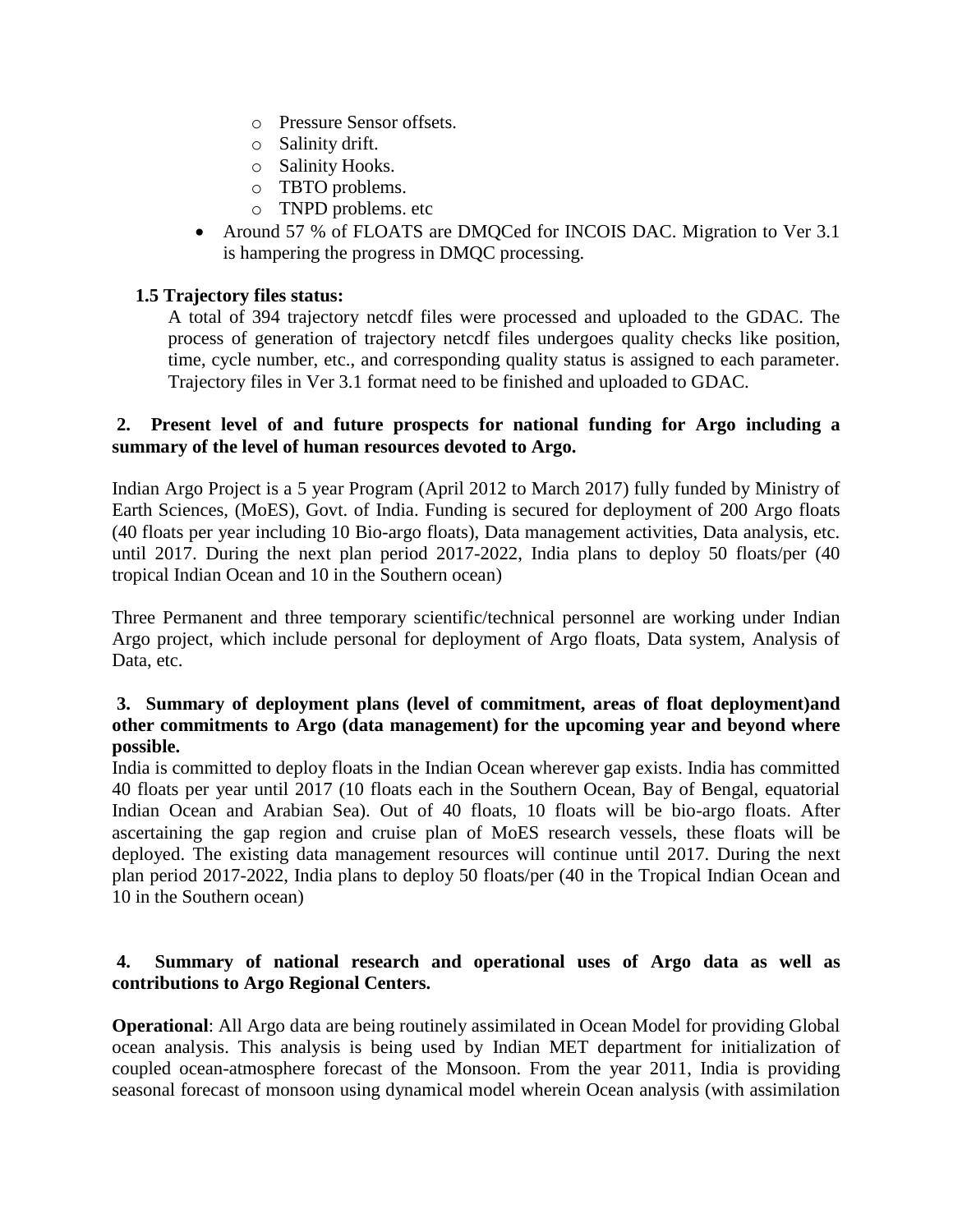of Argo) is an important contribution. The analysis products are being made available through INCOIS live access server (las.incois.gov.in)

**Research:** Argo data are being widely used for many applications to understand the Indian Ocean dynamics, cyclone and monsoon system in relation to heat content, thermosteric component of sea level and validation of OGCM by various Indian institutions and university students.

## **Argo Regional Centre (ARC) - Indian Ocean**

**[\(http://www.incois.gov.in/argo/ARDCenter.jsp\)](http://www.incois.gov.in/argo/ARDCenter.jsp)** 

- Acquisition of Argo data from GDAC corresponding to floats other than deployed by India and made them available on INCOIS web site.
- Delayed Mode Quality Control (Refer 2.0 above)
- Data from the Indian Ocean regions are gridded into 1x1 box for monthly and 10 days and monthly intervals. These gridded data sets are made available through INCOIS Live Access Server (ILAS). Derived Argo Value added products are also made available in NetCDF format on ILAS. Users can view and download data/images in their desired format.
- Data Sets (CTD, XBT, Subsurface Moorings) are being acquired from many principle investigators. These data are being utilized for quality control of Argo profiles.
- Argo Data Viewer is constantly updated and this product is made available via FTP from INCOIS and UCSD web site.
- Value added products:

Two types of products are currently being made available to various users from INCOIS web site. They are: (i) Time series plots corresponding to each float (only for Indian floats). This include Water fall plots, Surface pressure, Bottom most pressure, Surface temperature, Bottom most temperature, Surface salinity, Bottom most salinity, Trajectory of float, T/S plots. Also, Spatial plots using the objective analysis from all the Argo floats data deployed in the Indian Ocean. This include Temperature (at 0, 75, 100, 200, 500, 1000 meters), Salinity (at 0, 75, 100, 200, 500, 1000 meters), Geostrophic Currents (at 0, 75, 100, 200, 500, 1000 meters), Mixed Layer Depth, Isothermal Layer Depth, Heat Content up to 300 mts, Depth of 20 deg and 26 deg isotherms. These valued added products can be obtained from the above web site.

- Other statistics
- Regional Co-ordination for Argo floats deployment plan for Indian Ocean. The float density in the Indian Ocean as on 09 March 2016 is shown below.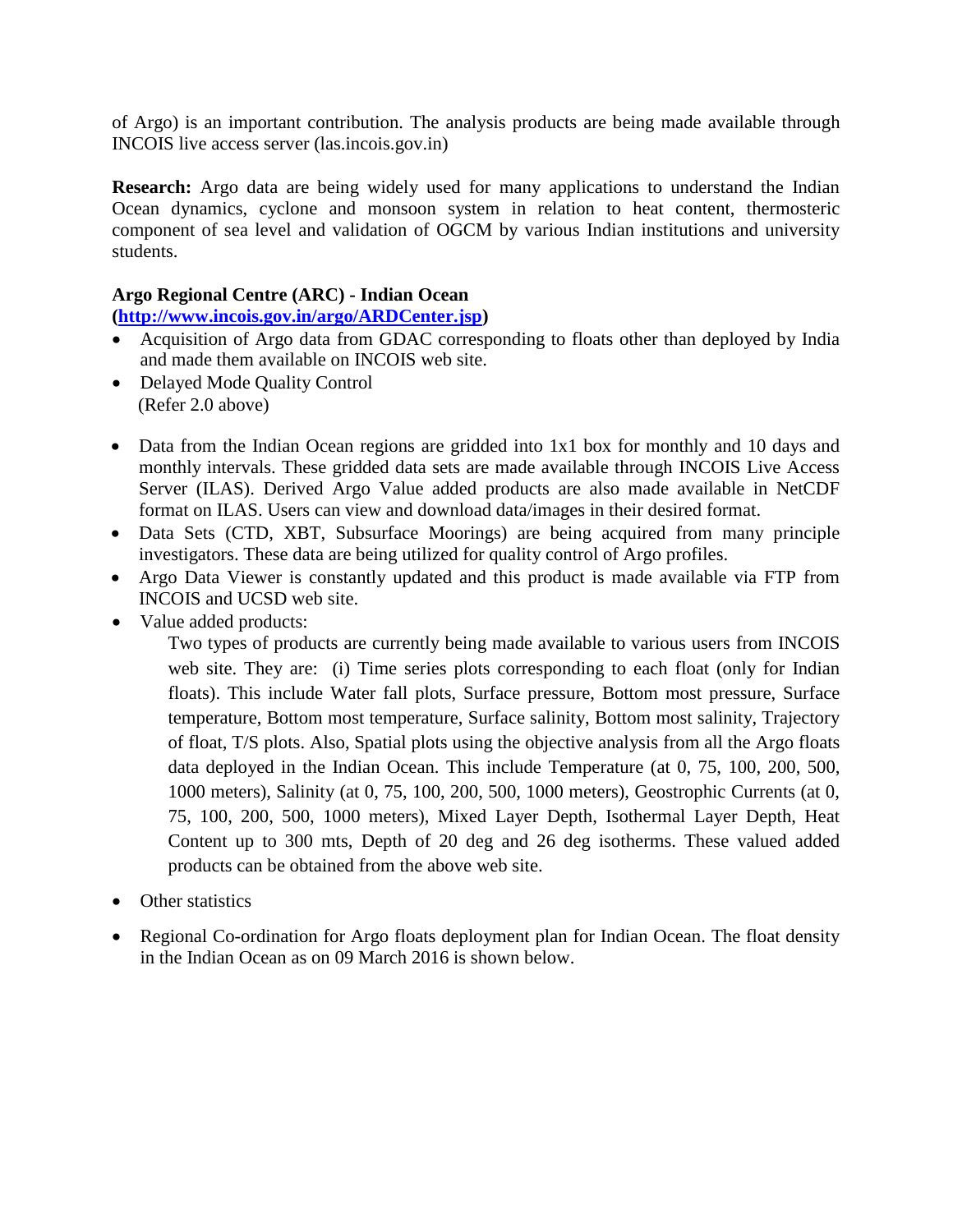

**5. Issues that your country wishes to be considered and resolved by the Argo Steering Team regarding the international operation of Argo. These might include tasks performed by the AIC, the coordination of activities at an international level and the performance of the Argo data system. If you have specific comments, please include them in your national report.**

None

**6. As part of an action item from AST-15 aimed to improve CTD cruise data being added to the reference database by Argo PIs, it is requested that you include the number and location of CTD cruise data uploaded by PIs within your country to the CCHDO website in the past year. These cruises could be used for Argo calibration purposes only or could be cruises that are open to the public as well.** 

None

# **7. Argo bibliography**

Anilkumar, N., J. V. George, R. Chacko, N. Nuncio, and P. Sabu, 2015: Variability of fronts, fresh water input and chlorophyll in the Indian Ocean sector of the Southern Ocean, *New Zealand Journal of Marine and Freshwater Research*, 1-21, <http://dx.doi.org/10.1080/00288330.2014.924972>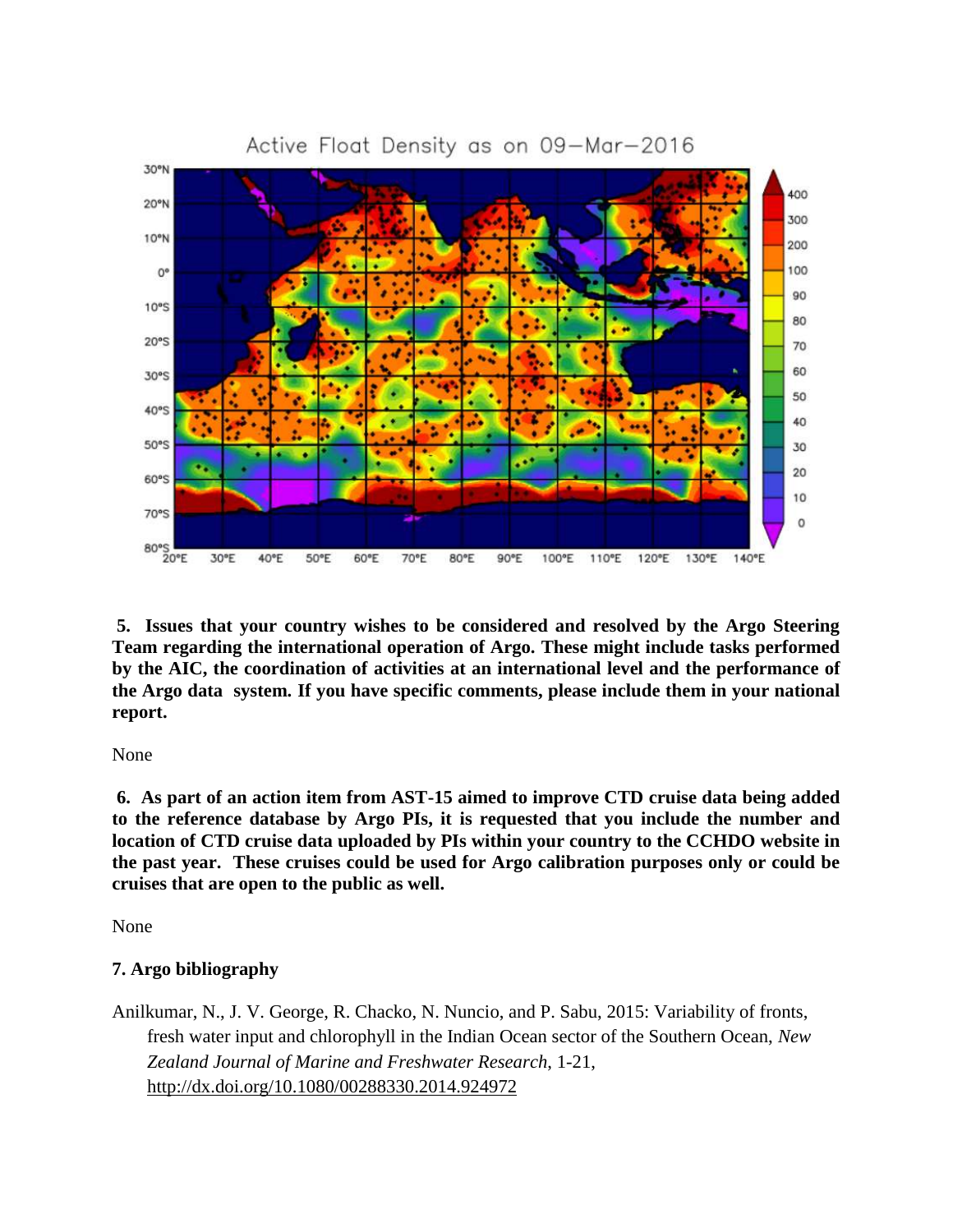- Bhaskar, T. V. S. U., and C. Jayaram, 2015: Evaluation of Aquarius Sea Surface Salinity With Argo Sea Surface Salinity in the Tropical Indian Ocean, *Geoscience and Remote Sensing Letters, IEEE*, **12**(6), 1292-1296,**<http://dx.doi.org/10.1109/LGRS.2015.2393894>**
- Chacko, N., D. Dutta, M. M. Ali, J. R. Sharma, and V. K. Dadhwal, 2015: Near-Real-Time Availability of Ocean Heat Content Over the North Indian Ocean, *Geoscience and Remote Sensing Letters, IEEE*, **PP**(99), 1-4,**<http://dx.doi.org/10.1109/LGRS.2014.2375196>**
- Chaitanya, A., F. Durand, S. Mathew, V. Gopalakrishna, F. Papa, M. Lengaigne, J. Vialard, C. Kranthikumar, and R. Venkatesan, 2015: Observed year-to-year sea surface salinity variability in the Bay of Bengal during the 2009–2014 period, *Ocean Dyn.*, 1-14, <http://dx.doi.org/10.1007/s10236-014-0802-x>
- Chakraborty, A., R. Sharma, R. Kumar, and S. Basu, 2015: Joint assimilation of Aquariusderived sea surface salinity and AVHRR-derived sea surface temperature in an ocean general circulation model using SEEK filter: Implication for mixed layer depth and barrier layer thickness, *Journal of Geophysical Research: Oceans*,**120**(10), 6927- 6942, **<http://dx.doi.org/10.1002/2015JC010934>**
- Chakraborty, A., R. Kumar, S. Basu, and R. Sharma, 2015: Improving Ocean State by Assimilating SARAL/AltiKa Derived Sea Level and Other Satellite-Derived Data in MITGCM, *Mar. Geod.*, **38**(sup1), 328- 338,**<http://dx.doi.org/10.1080/01490419.2014.1002142>**
- Keerthi, M. G., M. Lengaigne, K. Drushka, J. Vialard, C. de Boyer Montegut, S. Pous, M. Levy, and P. M. Muraleedharan, 2015: Intraseasonal variability of mixed layer depth in the tropical Indian Ocean, *Climate Dynamics*, 1-23, **[http://dx.doi.org/10.1007/s00382-015-](http://dx.doi.org/10.1007/s00382-015-2721-z) [2721-z](http://dx.doi.org/10.1007/s00382-015-2721-z)**
- Muni Krishna, K., and G. Song, 2015: Physical and biological changes in the south Bay of Bengal due to the Baaz cyclone, *Advances in Space Research*, **56**(8), 1658- 1666, **<http://dx.doi.org/10.1016/j.asr.2015.07.025>**
- Palanisamy, H., A. Cazenave, T. Delcroix, and B. Meyssignac, 2015: Spatial trend patterns in the Pacific Ocean sea level during the altimetry era: the contribution of thermocline depth change and internal climate variability,*Ocean Dyn.*, **65**(3), 341- 356, **<http://dx.doi.org/10.1007/s10236-014-0805-7>**
- Palanisamy, H., A. Cazenave, O. Henry, P. Prandi, and B. Meyssignac, 2015: Sea-Level Variations Measured by the New Altimetry Mission SARAL/AltiKa and its Validation Based on Spatial Patterns and Temporal Curves Using Jason-2, Tide Gauge Data and an Overview of the Annual Sea Level Budget, *Mar. Geod.*, **38**(sup1), 339- 353, **<http://dx.doi.org/10.1080/01490419.2014.1000469>**